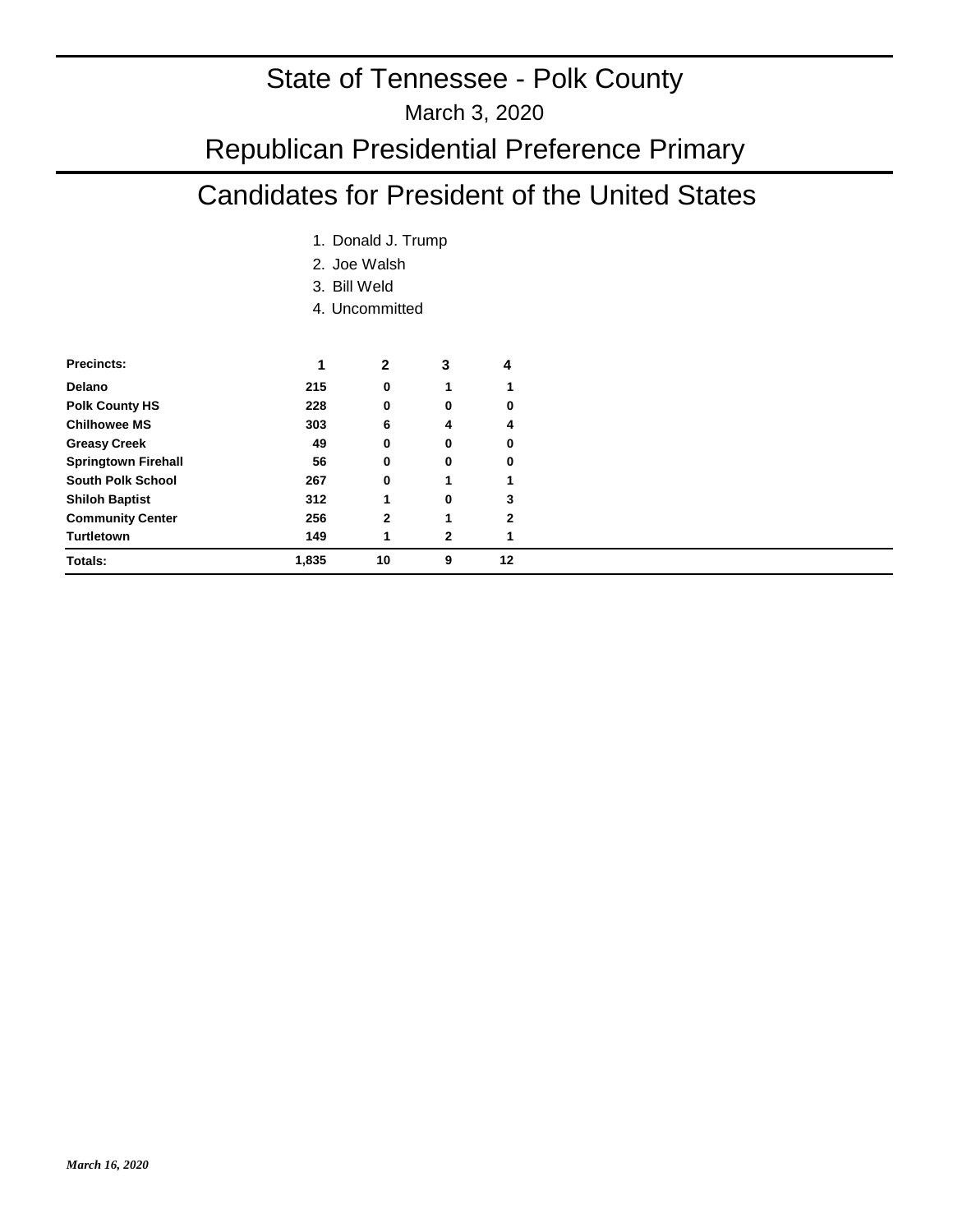March 3, 2020

## Republican Presidential Preference Primary

## Delegate At-Large

|                          |       | 1. Steve Allbrooks (Trump)    |                               |       |     |     |       |     |     |     |
|--------------------------|-------|-------------------------------|-------------------------------|-------|-----|-----|-------|-----|-----|-----|
|                          |       |                               | 2. Julia Atchley-Pace (Trump) |       |     |     |       |     |     |     |
|                          |       |                               | 3. Mae Beavers (Trump)        |       |     |     |       |     |     |     |
|                          |       | 4. Chad Blackburn (Trump)     |                               |       |     |     |       |     |     |     |
|                          |       | 5. Linda D. Buckles (Trump)   |                               |       |     |     |       |     |     |     |
|                          | 6.    | Jane Chedester (Trump)        |                               |       |     |     |       |     |     |     |
|                          |       | 7. Beth Scott Clayton (Trump) |                               |       |     |     |       |     |     |     |
|                          |       | 8. Douglas M. Englen (Trump)  |                               |       |     |     |       |     |     |     |
|                          |       |                               | 9. Lei Ann Gleaves (Trump)    |       |     |     |       |     |     |     |
|                          |       | 10. Shannon Haynes (Trump)    |                               |       |     |     |       |     |     |     |
| Precincts:               | 1     | $\mathbf 2$                   | 3                             | 4     | 5   | 6   | 7     | 8   | 9   | 10  |
| Delano                   | 126   | 134                           | 110                           | 134   | 102 | 89  | 114   | 115 | 78  | 107 |
| Polk County HS           | 155   | 154                           | 132                           | 152   | 135 | 108 | 141   | 133 | 110 | 135 |
| <b>Chilhowee MS</b>      | 174   | 166                           | 136                           | 172   | 141 | 114 | 160   | 142 | 116 | 138 |
| <b>Greasy Creek</b>      | 26    | 26                            | 25                            | 25    | 23  | 21  | 25    | 22  | 23  | 22  |
| Springtown Firehall      | 37    | 40                            | 30                            | 42    | 36  | 28  | 31    | 38  | 24  | 27  |
| <b>South Polk School</b> | 167   | 157                           | 142                           | 170   | 139 | 107 | 150   | 134 | 98  | 140 |
| <b>Shiloh Baptist</b>    | 185   | 193                           | 163                           | 192   | 150 | 141 | 165   | 157 | 134 | 165 |
| <b>Community Center</b>  | 155   | 155                           | 127                           | 161   | 134 | 118 | 144   | 137 | 108 | 133 |
| Turtletown               | 94    | 77                            | 71                            | 97    | 62  | 58  | 74    | 90  | 57  | 81  |
| Totals:                  | 1,119 | 1,102                         | 936                           | 1,145 | 922 | 784 | 1,004 | 968 | 748 | 948 |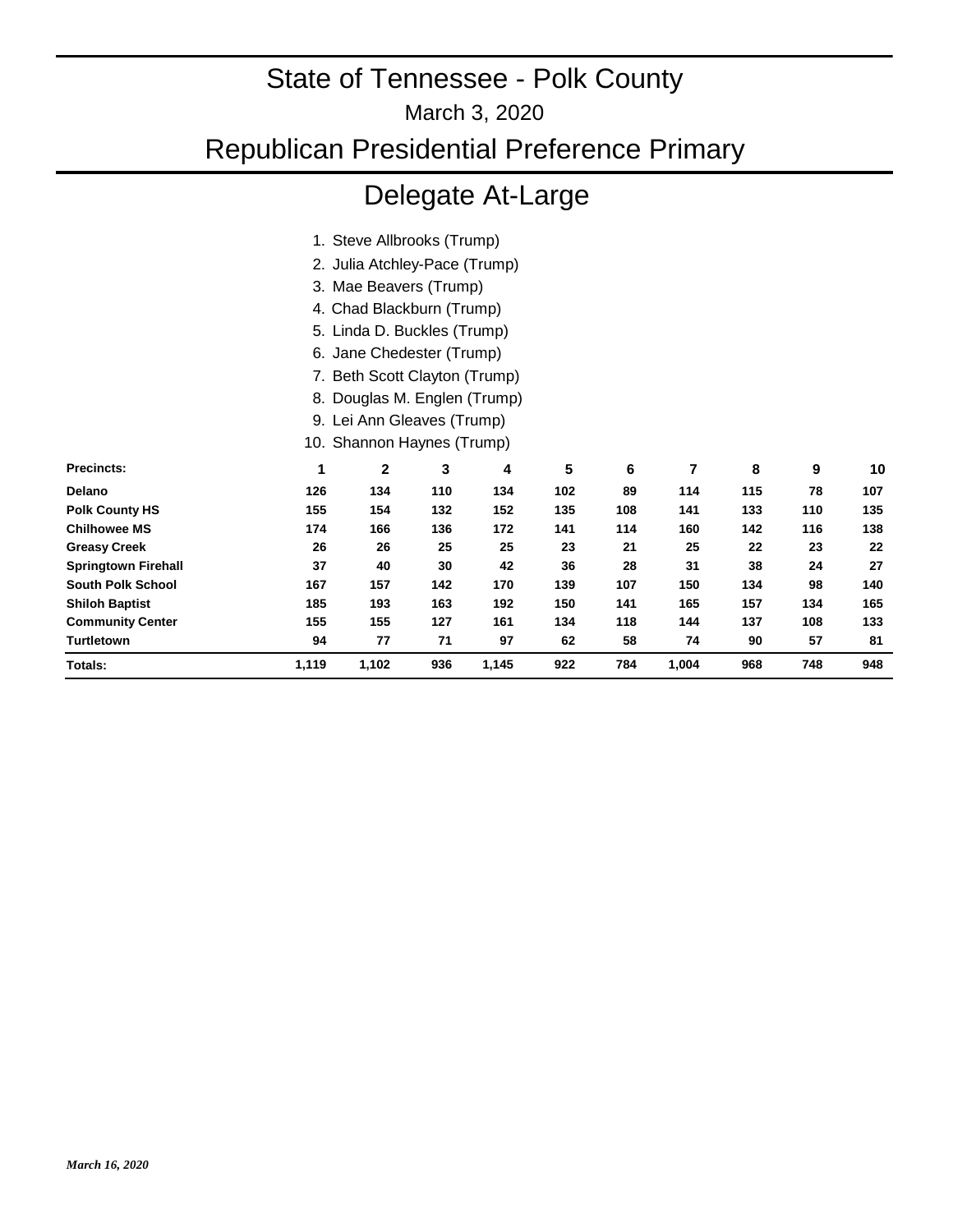March 3, 2020

### Republican Presidential Preference Primary

## Delegate At-Large

- 11. Jack Johnson (Trump)
- 12. Amy Jones (Trump)
- 13. William Lamberth (Trump)
- 14. Peggy Larkin (Trump)
- 15. Jennifer Inman Little (Trump)
- 16. Mary Littleton (Trump)
- 17. Raul Lopez (Trump)
- 18. Paulina Albornoz Madaris (Trump)
- 19. Nazar Sharanshi (Trump)
- 20. Robin T. Smith (Trump)

| <b>Precincts:</b>          | 11    | 12  | 13  | 14  | 15  | 16  | 17  | 18  | 19  | 20                |
|----------------------------|-------|-----|-----|-----|-----|-----|-----|-----|-----|-------------------|
| Delano                     | 117   | 111 | 108 | 97  | 54  | 49  | 35  | 24  | 11  | 72                |
| <b>Polk County HS</b>      | 141   | 131 | 132 | 102 | 73  | 72  | 44  | 25  | 21  | 73                |
| <b>Chilhowee MS</b>        | 162   | 141 | 137 | 126 | 80  | 75  | 44  | 38  | 19  | 90                |
| <b>Greasy Creek</b>        | 27    | 26  | 20  | 23  | 12  | 14  | 7   | 6   | 4   | 13                |
| <b>Springtown Firehall</b> | 36    | 33  | 36  | 25  | 15  | 12  | 14  |     | 6   | $12 \overline{ }$ |
| <b>South Polk School</b>   | 161   | 155 | 139 | 120 | 79  | 98  | 45  | 34  | 17  | 100               |
| <b>Shiloh Baptist</b>      | 178   | 162 | 158 | 139 | 92  | 100 | 53  | 39  | 27  | 104               |
| <b>Community Center</b>    | 146   | 127 | 125 | 114 | 67  | 61  | 52  | 40  | 25  | 80                |
| <b>Turtletown</b>          | 87    | 71  | 78  | 66  | 42  | 49  | 30  | 24  | 18  | 48                |
| Totals:                    | 1.055 | 957 | 933 | 812 | 514 | 530 | 324 | 237 | 148 | 592               |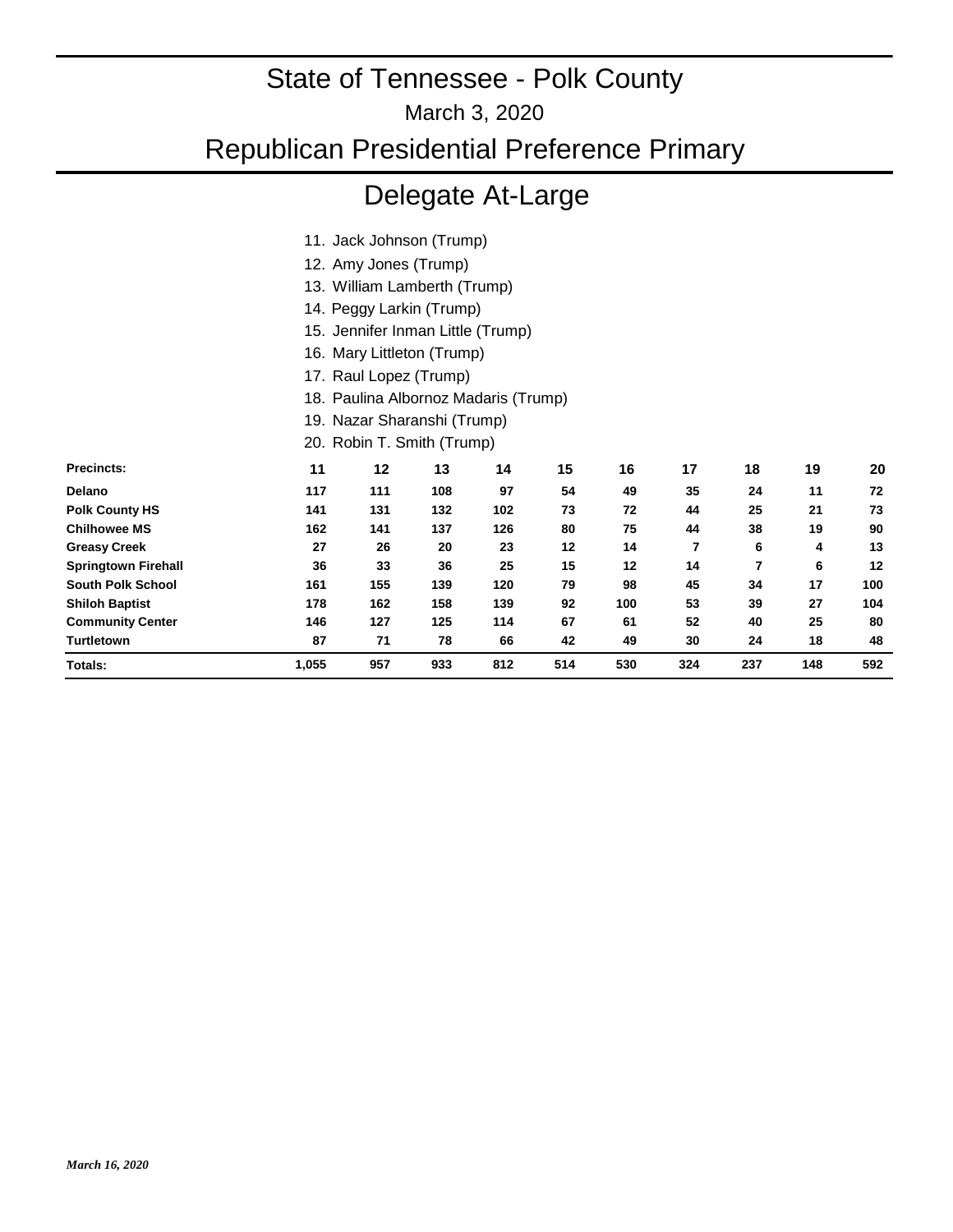March 3, 2020

Republican Presidential Preference Primary

## Delegate At-Large

- 21. Dalton Temple (Trump)
- 22. Rick Tillis (Trump)
- 23. Susan Richardson Williams (Trump)
- 24. Marsha Yessick (Trump)
- 25. Jake Adams (Uncommitted)
- 26. Wanda J. Cooke (Uncommitted)
- 27. Leslie D. Mills (Uncommitted)
- 28. Patricia D. Mills (Uncommitted)

29. Larry M. Sims (Uncommitted)

| <b>Precincts:</b>          | 21  | 22  | 23  | 24  | 25  | 26 | 27 | 28 | 29 |  |
|----------------------------|-----|-----|-----|-----|-----|----|----|----|----|--|
| Delano                     | 62  | 64  | 44  | 36  | 9   | 6  |    | 9  | 9  |  |
| <b>Polk County HS</b>      | 69  | 65  | 56  | 29  | 13  | 5  | 3  | 5  |    |  |
| <b>Chilhowee MS</b>        | 74  | 74  | 63  | 50  | 24  | 8  | 15 | 11 | 17 |  |
| <b>Greasy Creek</b>        | 10  | 13  | 12  | 8   | 0   |    | 0  |    |    |  |
| <b>Springtown Firehall</b> | 17  | 17  | 16  | 8   |     | 3  | 3  |    | 5  |  |
| <b>South Polk School</b>   | 82  | 102 | 68  | 46  | 19  | 9  | 8  |    | 13 |  |
| <b>Shiloh Baptist</b>      | 75  | 88  | 72  | 49  | 16  | 9  | 11 | 9  | 11 |  |
| <b>Community Center</b>    | 67  | 77  | 51  | 41  | 8   | ⇁  | 5  | 8  | 11 |  |
| <b>Turtletown</b>          | 45  | 51  | 27  | 27  | 15  | 6  | 8  | 8  | 9  |  |
| Totals:                    | 501 | 551 | 409 | 294 | 111 | 54 | 60 | 59 | 83 |  |

### Delegate District 3

|                            |                               |                            | 1. Emily G. Beaty (Trump)           |     |     |    |    |    |  |  |
|----------------------------|-------------------------------|----------------------------|-------------------------------------|-----|-----|----|----|----|--|--|
|                            | 2. J. Thomas Decosimo (Trump) |                            |                                     |     |     |    |    |    |  |  |
|                            |                               | 3. Randy Ellis (Trump)     |                                     |     |     |    |    |    |  |  |
|                            |                               | 4. Liz Holiway (Trump)     |                                     |     |     |    |    |    |  |  |
|                            |                               | 5. Ken Meyer (Trump)       |                                     |     |     |    |    |    |  |  |
|                            |                               | 6. Nancy Otis Doyle (Weld) |                                     |     |     |    |    |    |  |  |
|                            |                               |                            | 7. Sharon B. Anderson (Uncommitted) |     |     |    |    |    |  |  |
|                            |                               |                            | 8. Fred I Underdown (Uncommitted)   |     |     |    |    |    |  |  |
| Precincts:                 |                               | 2                          | 3                                   | 4   | 5   | 6  | 7  | 8  |  |  |
| Delano                     | 118                           | 70                         | 127                                 | 53  | 78  | 7  |    | 9  |  |  |
| <b>Polk County HS</b>      | 126                           | 80                         | 150                                 | 60  | 86  | 8  | 10 | 3  |  |  |
| <b>Chilhowee MS</b>        | 146                           | 79                         | 164                                 | 86  | 93  | 16 | 15 | 16 |  |  |
| <b>Greasy Creek</b>        | 21                            | 8                          | 23                                  | 12  | 12  | 2  | 4  | 1  |  |  |
| <b>Springtown Firehall</b> | 30                            | 13                         | 37                                  | 16  | 22  |    | 3  |    |  |  |
| <b>South Polk School</b>   | 157                           | 83                         | 187                                 | 64  | 95  | 9  | 9  |    |  |  |
| <b>Shiloh Baptist</b>      | 172                           | 102                        | 204                                 | 94  | 110 | 10 | 14 | 10 |  |  |
| <b>Community Center</b>    | 144                           | 88                         | 167                                 | 65  | 96  | 12 | 11 | 3  |  |  |
| Turtletown                 | 73                            | 52                         | 94                                  | 29  | 66  | 4  | 7  | 10 |  |  |
| Totals:                    | 987                           | 575                        | 1,153                               | 479 | 658 | 69 | 80 | 60 |  |  |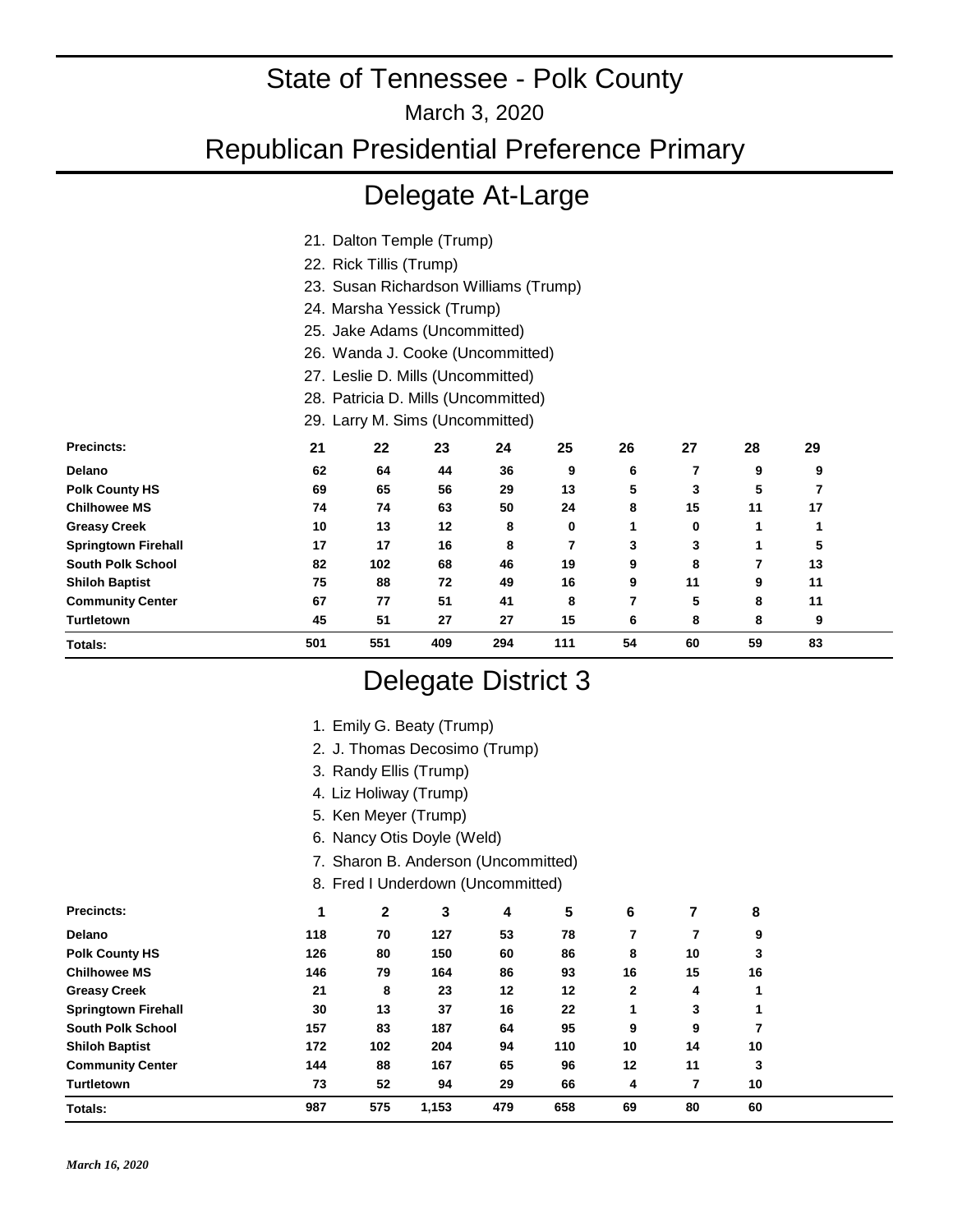#### March 3, 2020

#### Democratic Presidential Preference Primary

#### Candidates for President of the United States

- 1. Michael Bennet
- 2. Joseph R. Biden
- 3. Michael R. Bloomberg
- 4. Cory Booker
- 5. Pete Buttigieg
- 6. Julián Castro
- 7. John K. Delaney
- 8. Tulsi Gabbard
- 9. Amy Klobuchar
- 10. Deval Patrick

| <b>Precincts:</b>          |   | 2   | 3   | 4 | 5  | 6            |   | 8              | 9  | 10           |
|----------------------------|---|-----|-----|---|----|--------------|---|----------------|----|--------------|
| <b>Delano</b>              |   | 52  | 26  | 0 | 3  | 0            | 0 | 2              | 9  | 0            |
| <b>Polk County HS</b>      |   | 52  | 23  | 0 | 2  | 0            | 0 | 0              | 3  |              |
| <b>Chilhowee MS</b>        |   | 62  | 37  | 0 | 6  | 0            | 0 |                | 6  |              |
| <b>Greasy Creek</b>        |   | 15  | 3   | 0 | 2  | 0            | 0 | 0              | 5  | 0            |
| <b>Springtown Firehall</b> | U | 11  | 3   | 0 |    | 0            | 0 |                | 2  | 0            |
| <b>South Polk School</b>   | ŋ | 57  | 13  |   |    | 0            | 0 |                | 4  | 0            |
| <b>Shiloh Baptist</b>      |   | 69  | 29  | 0 | 3  | <sup>0</sup> | n | 0              | 9  | 0            |
| <b>Community Center</b>    |   | 85  | 24  | 0 | 9  | 0            | ŋ | 4              | 5  |              |
| <b>Turtletown</b>          |   | 64  | 18  | 0 | 0  | U            |   | $\overline{2}$ | 0  |              |
| <b>Totals:</b>             | 5 | 467 | 176 |   | 27 | $\bf{0}$     |   | 11             | 43 | $\mathbf{2}$ |

#### Candidates for President of the United States

- 11. Bernie Sanders
- 12. Tom Steyer
- Elizabeth Warren 13.
- 14. Marianne Williamson
- 15. Andrew Yang
- 16. Uncommitted

| <b>Precincts:</b>          | 11  | 12           | 13 | 14           | 15 | 16 |
|----------------------------|-----|--------------|----|--------------|----|----|
| Delano                     | 19  | 0            | 8  | 0            |    |    |
| <b>Polk County HS</b>      | 23  | 0            |    | 0            | 0  | 5  |
| <b>Chilhowee MS</b>        | 37  |              | 5  |              |    | 12 |
| <b>Greasy Creek</b>        | 6   |              | 0  | 0            | 0  | 2  |
| <b>Springtown Firehall</b> |     | 0            |    | 0            | 0  | 0  |
| <b>South Polk School</b>   | 28  |              | 6  | 0            | 0  | 3  |
| <b>Shiloh Baptist</b>      | 42  | $\mathbf{2}$ | 6  | 0            | 0  |    |
| <b>Community Center</b>    | 43  | 0            | 9  |              | 0  | 4  |
| Turtletown                 | 17  | 3            | 5  | 0            | 0  | 4  |
| <b>Totals:</b>             | 222 | 8            | 47 | $\mathbf{2}$ | 2  | 38 |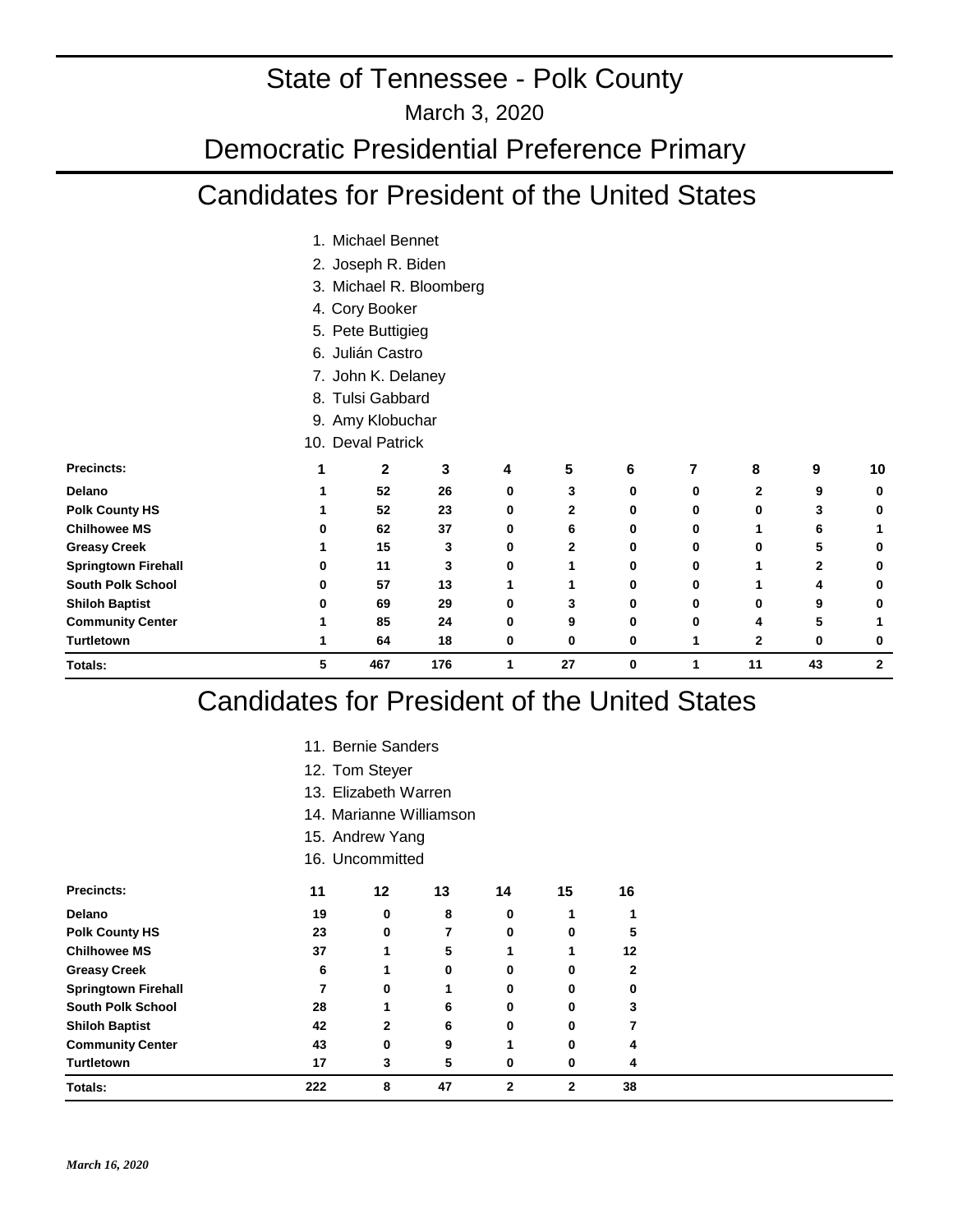March 3, 2020

Republican Primary

## Assessor of Property

- 1. Joel R. Jenkins
- 2. Jason Pankey

| <b>Precincts:</b>          | 1   | 2     |
|----------------------------|-----|-------|
| Delano                     | 63  | 146   |
| <b>Polk County HS</b>      | 61  | 153   |
| <b>Chilhowee MS</b>        | 104 | 207   |
| <b>Greasy Creek</b>        | 18  | 25    |
| <b>Springtown Firehall</b> | 16  | 33    |
| <b>South Polk School</b>   | 76  | 174   |
| <b>Shiloh Baptist</b>      | 110 | 198   |
| <b>Community Center</b>    | 117 | 117   |
| <b>Turtletown</b>          | 55  | 85    |
| Totals:                    | 620 | 1.138 |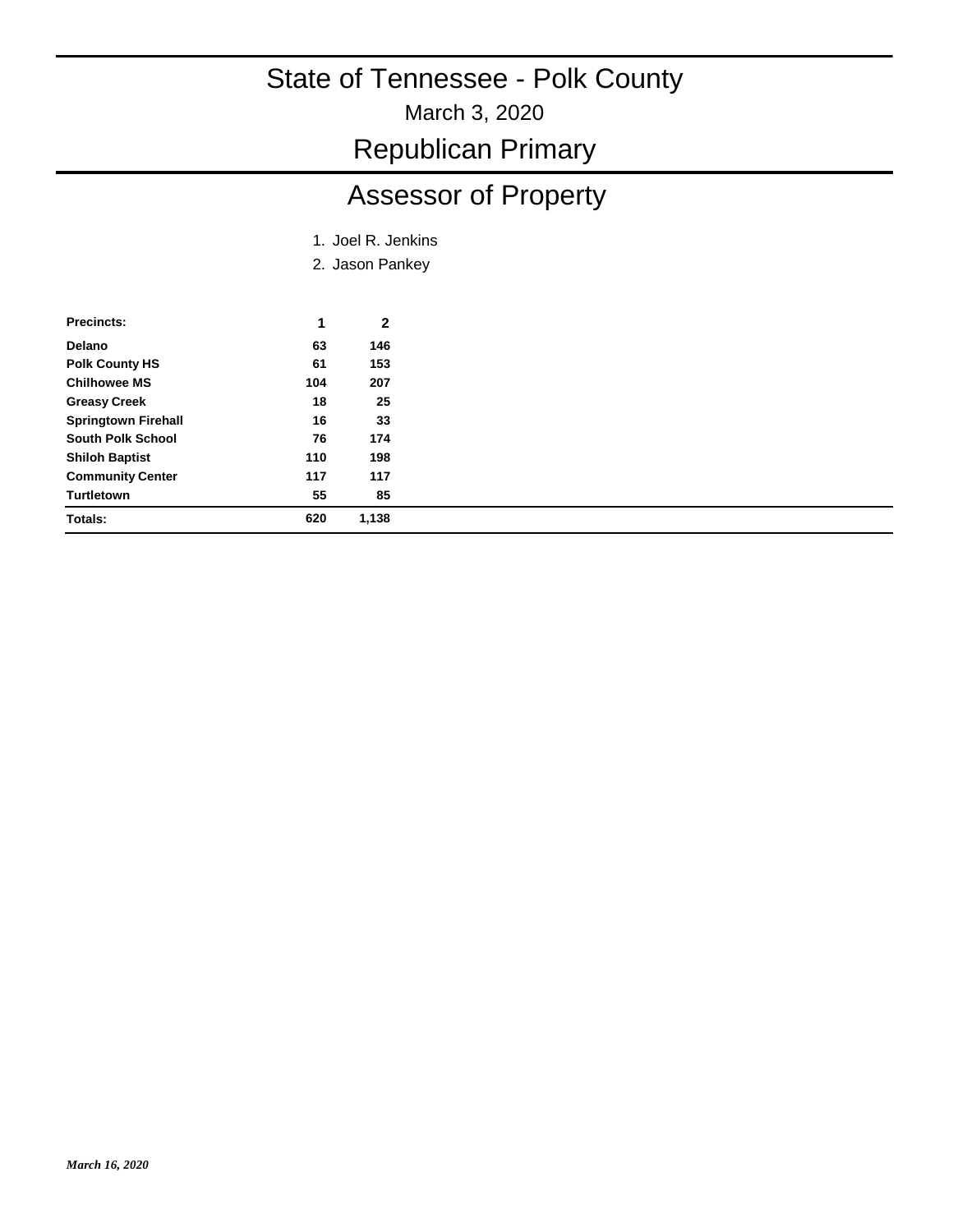## March 3, 2020 State of Tennessee - Polk County Republican Primary

## General Sessions Judge (unexpired term)

1. Brooklynn Townsend

| <b>Precincts:</b>          | 1     |
|----------------------------|-------|
| Delano                     | 186   |
| <b>Polk County HS</b>      | 193   |
| <b>Chilhowee MS</b>        | 279   |
| <b>Greasy Creek</b>        | 43    |
| <b>Springtown Firehall</b> | 44    |
| <b>South Polk School</b>   | 230   |
| <b>Shiloh Baptist</b>      | 283   |
| <b>Community Center</b>    | 189   |
| Turtletown                 | 119   |
| <b>Totals:</b>             | 1,566 |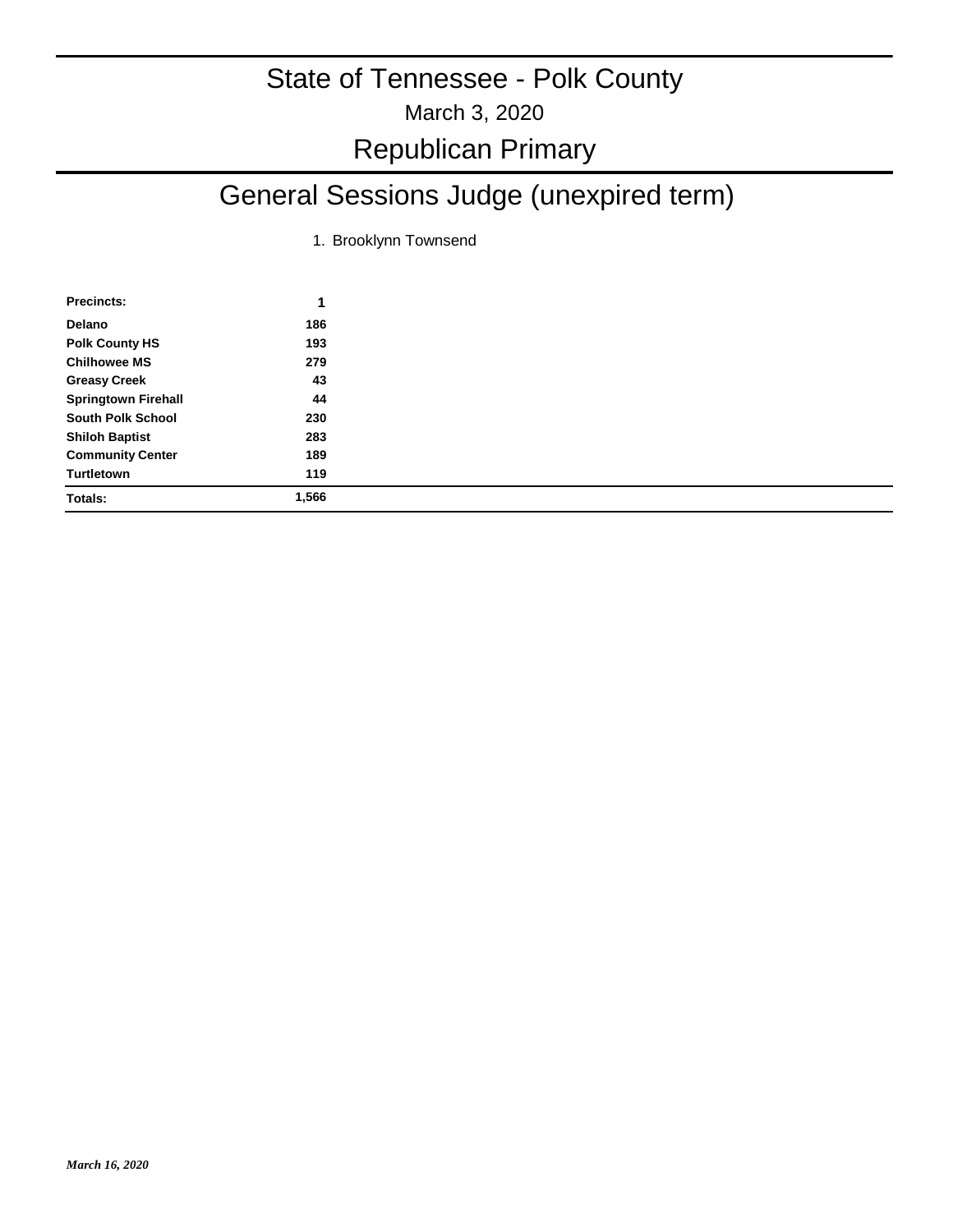March 3, 2020

Republican Primary

## Road Superintendent

1. No Candidate Qualified

| 0 |  |
|---|--|
| 0 |  |
| 0 |  |
| 0 |  |
| 0 |  |
| 0 |  |
| 0 |  |
| 0 |  |
| 0 |  |
|   |  |
|   |  |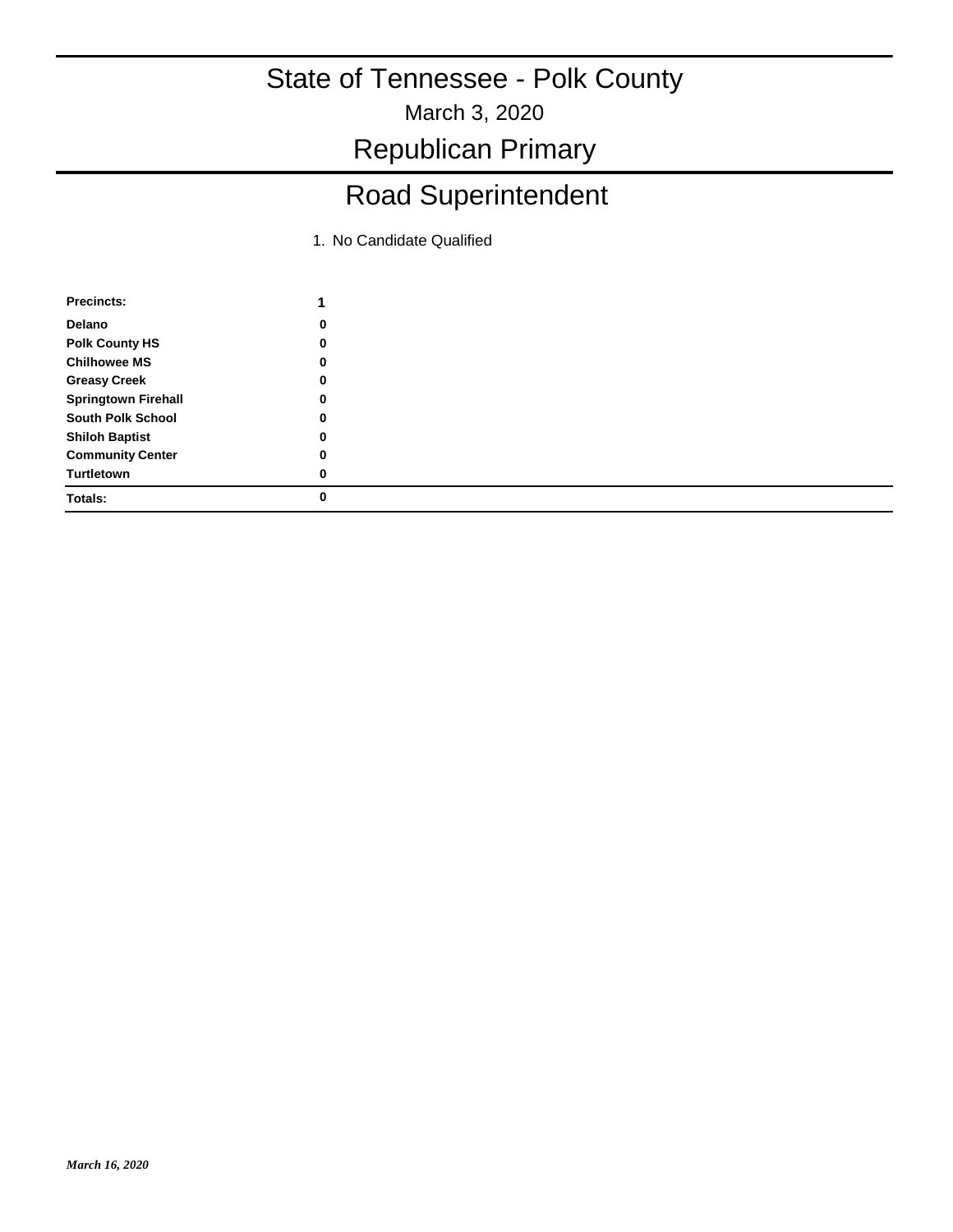March 3, 2020

#### Republican Primary

### Constable District 1

1. No Candidate Qualified

| <b>Precincts:</b>     |   |
|-----------------------|---|
| Delano                | 0 |
| <b>Polk County HS</b> |   |
| <b>Chilhowee MS</b>   |   |
| <b>Totals:</b>        | 0 |

## Constable District 2

1. No Candidate Qualified

| <b>Precincts:</b>          |   |  |
|----------------------------|---|--|
| <b>Greasy Creek</b>        | 0 |  |
| <b>Springtown Firehall</b> | 0 |  |
| <b>South Polk School</b>   |   |  |
| <b>Shiloh Baptist</b>      | 0 |  |
| Totals:                    | 0 |  |

### Constable District 3

1. Jeremy Tipton

| Precincts:              |     |
|-------------------------|-----|
| <b>Community Center</b> | 188 |
| Turtletown              | 124 |
| <b>Totals:</b>          | 312 |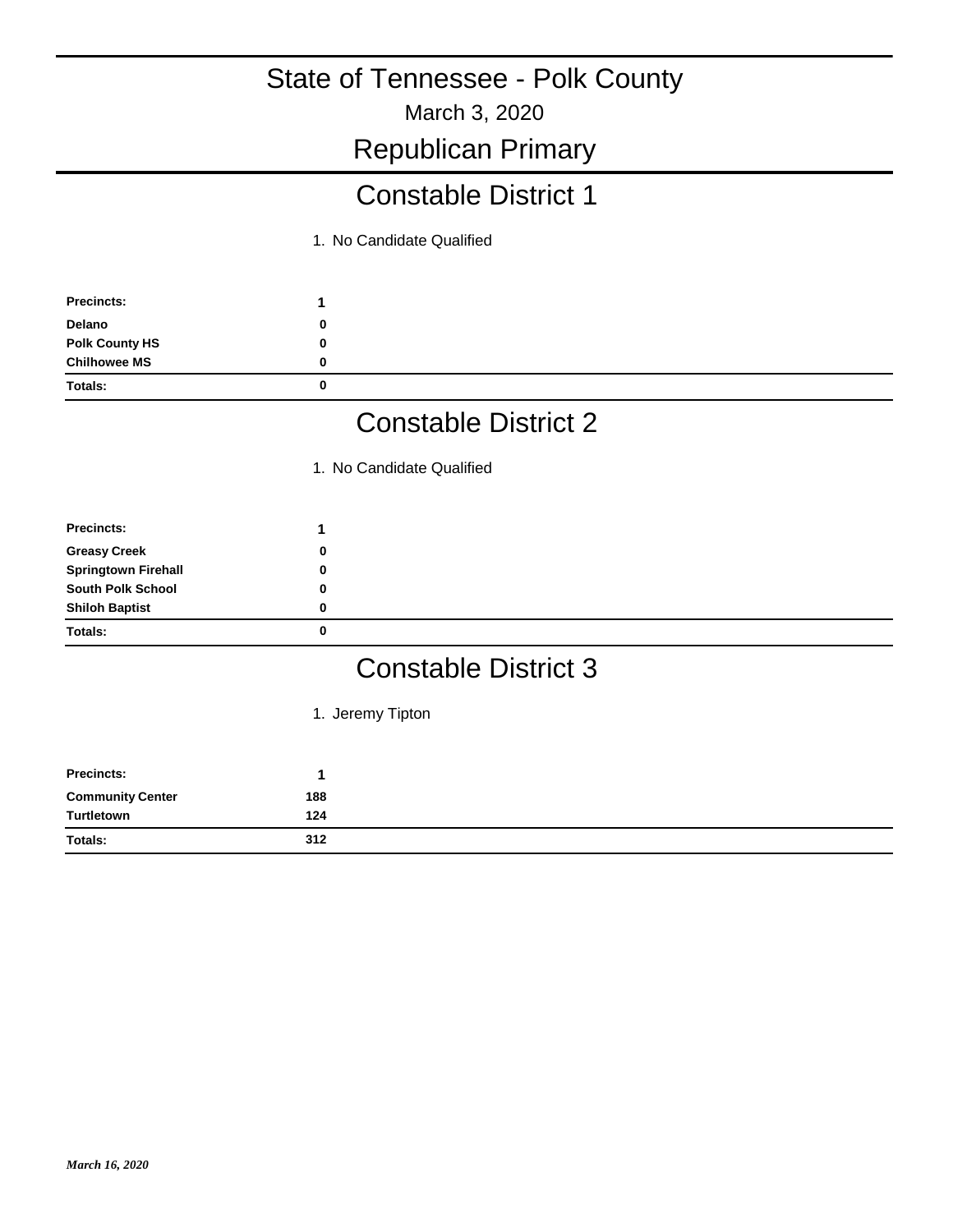March 3, 2020

Democratic Primary

# Assessor of Property

1. Ramona Goforth-Price

| <b>Precincts:</b>          |     |
|----------------------------|-----|
| Delano                     | 114 |
| <b>Polk County HS</b>      | 110 |
| <b>Chilhowee MS</b>        | 155 |
| <b>Greasy Creek</b>        | 44  |
| <b>Springtown Firehall</b> | 27  |
| <b>South Polk School</b>   | 105 |
| <b>Shiloh Baptist</b>      | 159 |
| <b>Community Center</b>    | 158 |
| Turtletown                 | 98  |
| Totals:                    | 970 |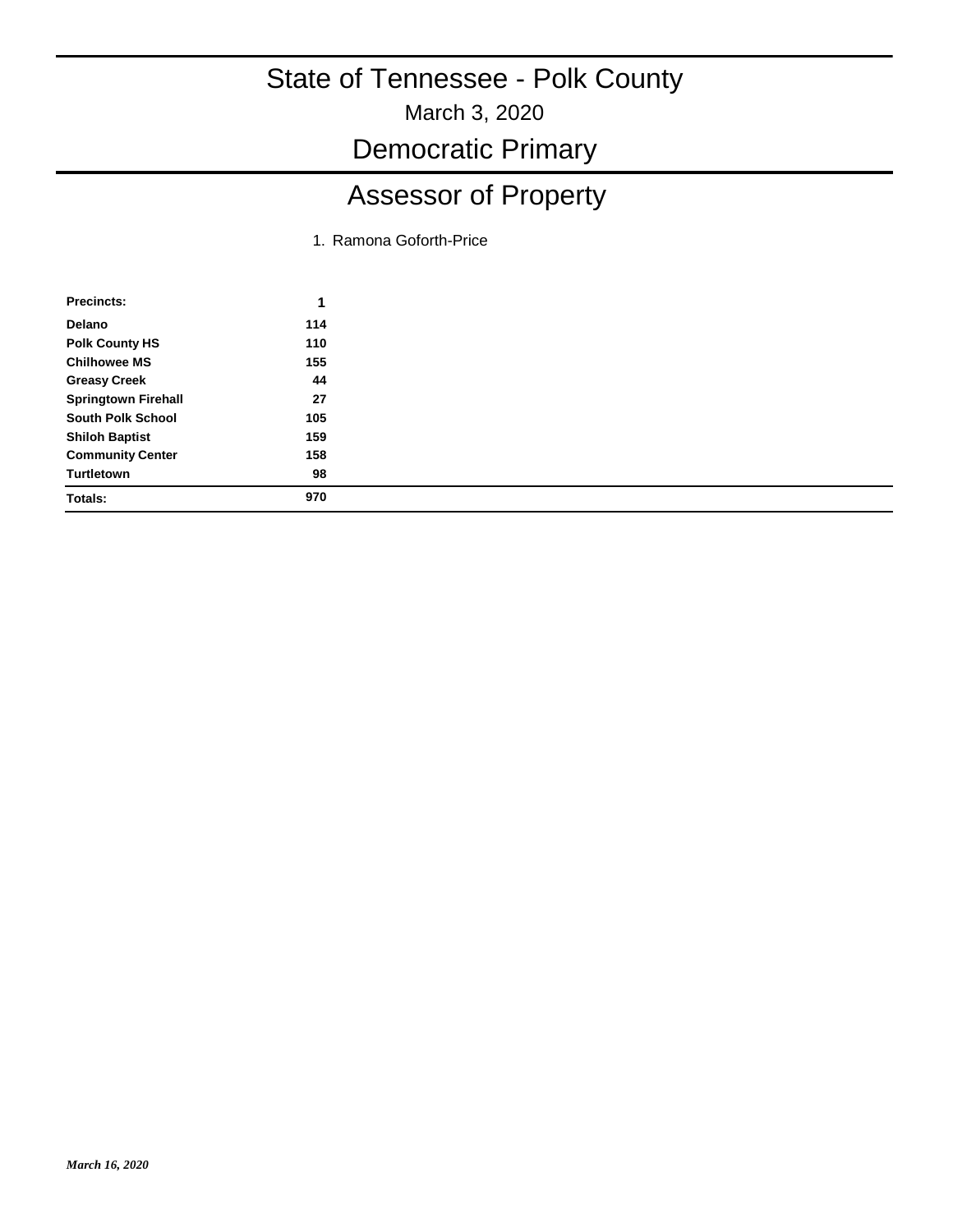### March 3, 2020 State of Tennessee - Polk County

# Democratic Primary

# General Sessions Judge (unexpired term)

1. Laura M. Crawford

| <b>Precincts:</b>          | 1   |
|----------------------------|-----|
| Delano                     | 95  |
| <b>Polk County HS</b>      | 98  |
| <b>Chilhowee MS</b>        | 134 |
| <b>Greasy Creek</b>        | 29  |
| <b>Springtown Firehall</b> | 19  |
| <b>South Polk School</b>   | 92  |
| <b>Shiloh Baptist</b>      | 135 |
| <b>Community Center</b>    | 162 |
| Turtletown                 | 100 |
| <b>Totals:</b>             | 864 |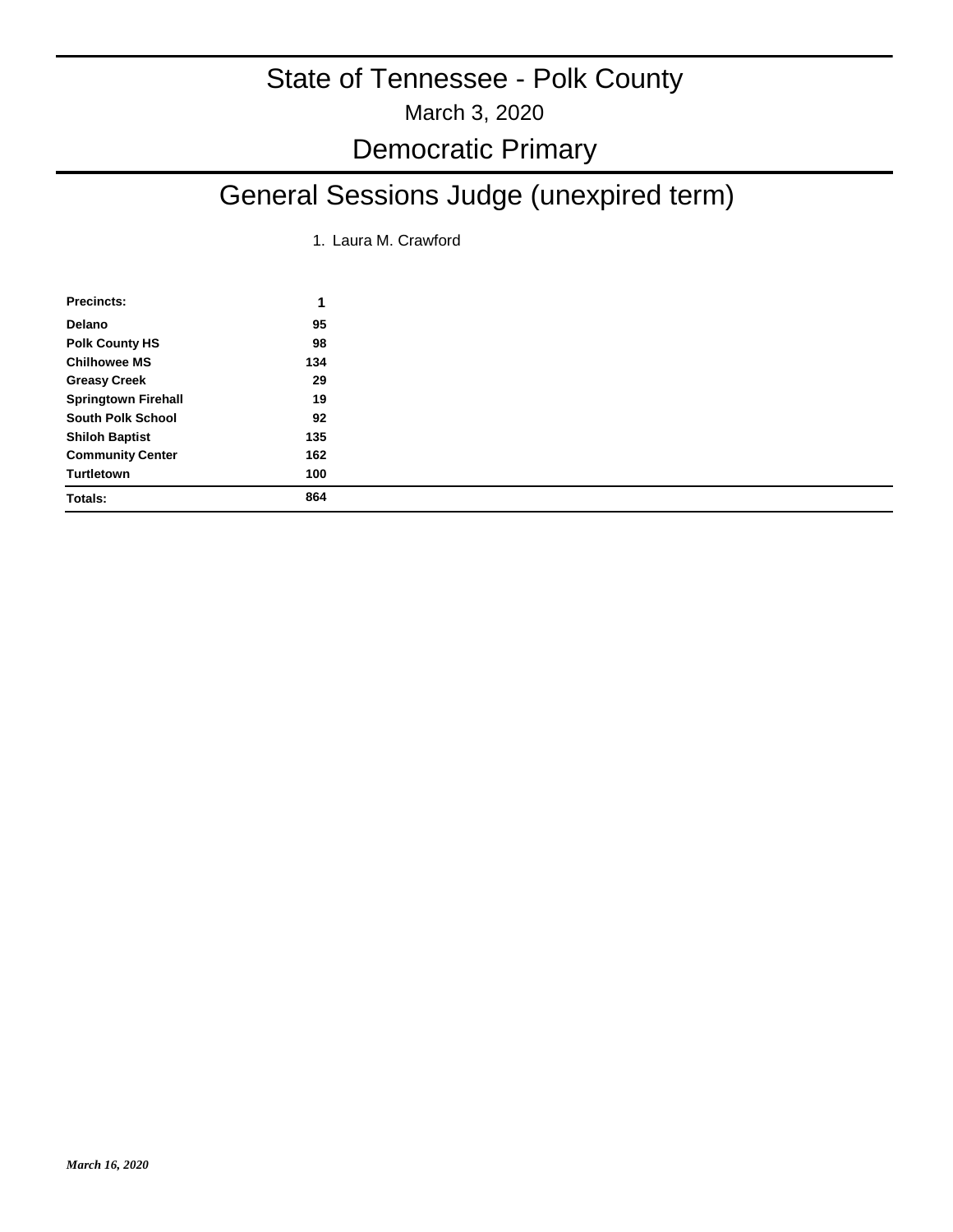March 3, 2020

Democratic Primary

# Road Superintendent

1. Roy Gene Thomason Jr.

| Precincts:                 |     |
|----------------------------|-----|
| Delano                     | 108 |
| <b>Polk County HS</b>      | 102 |
| <b>Chilhowee MS</b>        | 148 |
| <b>Greasy Creek</b>        | 32  |
| <b>Springtown Firehall</b> | 22  |
| <b>South Polk School</b>   | 101 |
| <b>Shiloh Baptist</b>      | 156 |
| <b>Community Center</b>    | 136 |
| Turtletown                 | 80  |
| <b>Totals:</b>             | 885 |